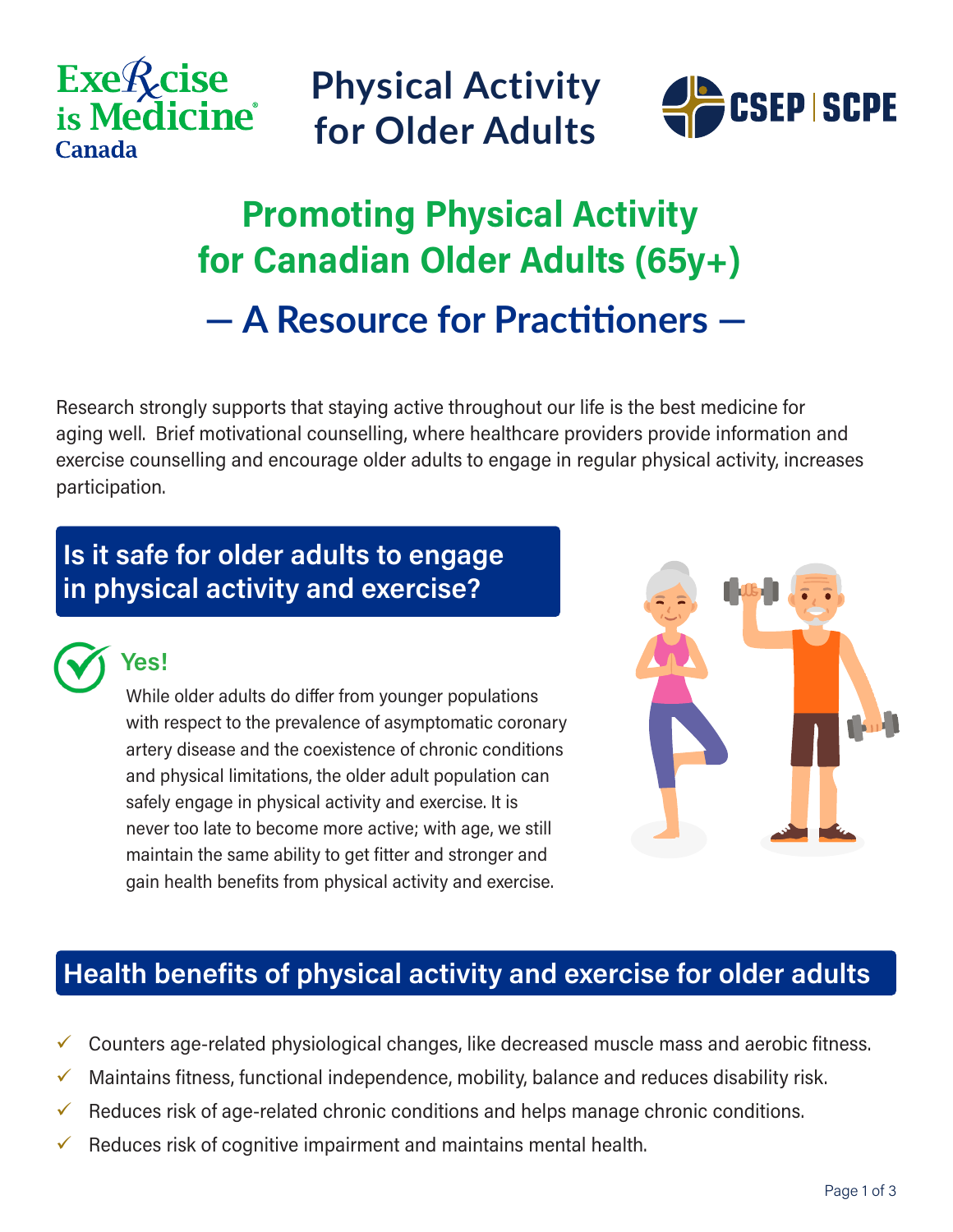# **Exe***Acise* is Medicine<sup>®</sup> **Canada**

## **A Resource for Practitioners**



### **What kind and how much physical activity and exercise do older adults need?**

The Canadian Society for Exercise Physiology has developed evidence-based *Canadian 24-Hour Movement Guidelines for Adults 65+* that reflect the different types and amount of physical activity needed to have a meaningful impact on health and function.

Following the Guidelines translates to a 30% reduction in the risk of losing independence, premature death, and morbidity, with greater physical activity levels resulting in a 60% reduction in risk!

### **Make your** whole day matter.



Move More. Reduce Sedentary Time. Sleep Well.

### **Physical activity and exercise clearance**

Anyone who exercises incurs some risk for an adverse event. However, specifically for older adults:

- There is an increased risk for myocardial infarction and sudden cardiac death with acute vigorous exercise bouts (1.6% at age 79y, 4.8% at age 90y); however, habitual physical activity attenuates the risk greatly (5-50 fold).
- 89% of older Canadians have at least one chronic condition and after age 80 years it is not uncommon to have 3-4 chronic conditions (with accompanying medication use).

As such, primary care physicians have a key role to play in medical clearance and risk stratification. Pre-exercise screening can identify age-related and health issues and thus provide modifications to facilitate safe exercise.

| <b>ExeRcise</b><br>is Medicine'<br><b>Contactor</b><br>to previously inactive older adults. | <b>Pre-Activity Screening</b><br><b>Alb</b> csep scre<br>for Older Adults<br>For almost everyone, the benefits of physical activity far outwaigh any risks. However, specific advice from<br>an exercise professional (OEP)* or medical clearance by a health care provider (HCP)** is advisable. Note.<br>that often people will seek advice from their health care provider regardless. Medical screening (which may<br>Include a physical coam, realing ECG or an exercise stress test depending on situation) and/or functional<br>testing may provide reassurance of physical fitness status and may act as a confidence building coperience |
|---------------------------------------------------------------------------------------------|---------------------------------------------------------------------------------------------------------------------------------------------------------------------------------------------------------------------------------------------------------------------------------------------------------------------------------------------------------------------------------------------------------------------------------------------------------------------------------------------------------------------------------------------------------------------------------------------------------------------------------------------------|
| <b>Screening Level</b>                                                                      | <b>Selection Criteria</b>                                                                                                                                                                                                                                                                                                                                                                                                                                                                                                                                                                                                                         |
| Self-screening                                                                              | Criteris, Most pacole can safely take up light to moderate activity without<br>medical clearance and without undue risk.                                                                                                                                                                                                                                                                                                                                                                                                                                                                                                                          |
|                                                                                             | Action, An easy to self-administer evidence-informed tool is the Canadian<br>Society for Exarcise Physiology (CSEP) Get Active Questionnaire (GAD). The<br>GAO was designed to identify individuals who should see an appropriate<br>coarcise professional or health care provider before becoming more<br>physically active.                                                                                                                                                                                                                                                                                                                     |
| Screening<br>and/or<br>Advice with a<br>Professional                                        | Criteria, individuals who have any significant health concerns, or answered<br>'yes' to any of the questions from the GAO, may require quidance from the<br>following:                                                                                                                                                                                                                                                                                                                                                                                                                                                                            |
|                                                                                             | Qualified Exercise Professional - Has post-secondary education<br>*OEP<br>in exercise sciences and an advanced certification in the area.                                                                                                                                                                                                                                                                                                                                                                                                                                                                                                         |
|                                                                                             | Health care provider - A physician, nurse practitioner, allied health<br>**HCP<br>professional.                                                                                                                                                                                                                                                                                                                                                                                                                                                                                                                                                   |
|                                                                                             | Action.<br>Individuals seek advice from a QEP or health care provider<br>An individual is referred to a QEP by their health care provider                                                                                                                                                                                                                                                                                                                                                                                                                                                                                                         |
| Medical<br>Clearance                                                                        | Criteria. Screening guidelines for determining if medical clearance from an<br>Health care provider is recommended are based on:<br>Current physical activity layel<br>History and aymetoms of cardiovascular, metabolic, respiratory or renal<br>disease<br>includual's plans to engage in ungecustomed high-intensity physical<br>activity or plans to drastically increase the amount of physical activity they<br>gnasce in.<br>Process. Madical clearance typically includes:                                                                                                                                                                |
|                                                                                             | Health Natory<br>Physical examination<br>Exercise atress testing                                                                                                                                                                                                                                                                                                                                                                                                                                                                                                                                                                                  |

Traditionally it was standard for anyone over the age of 65 years to undergo medical screening (e.g. stress test) prior to starting an exercise program.

However, most older adults can safely take up light to moderate activity without medical clearance and without undue risk.

Current exercise preparticipation health screening procedures can be used for any age to determine if

further medical clearance is required.

These procedures focus on:

- current physical activity levels
- history and symptoms of cardiovascular, metabolic or renal disease
- the desired exercise intensity for the person who wants to initiate an exercise program.

**Refer to the** *Pre-Activity Screening for Older Adults* **Resource.**